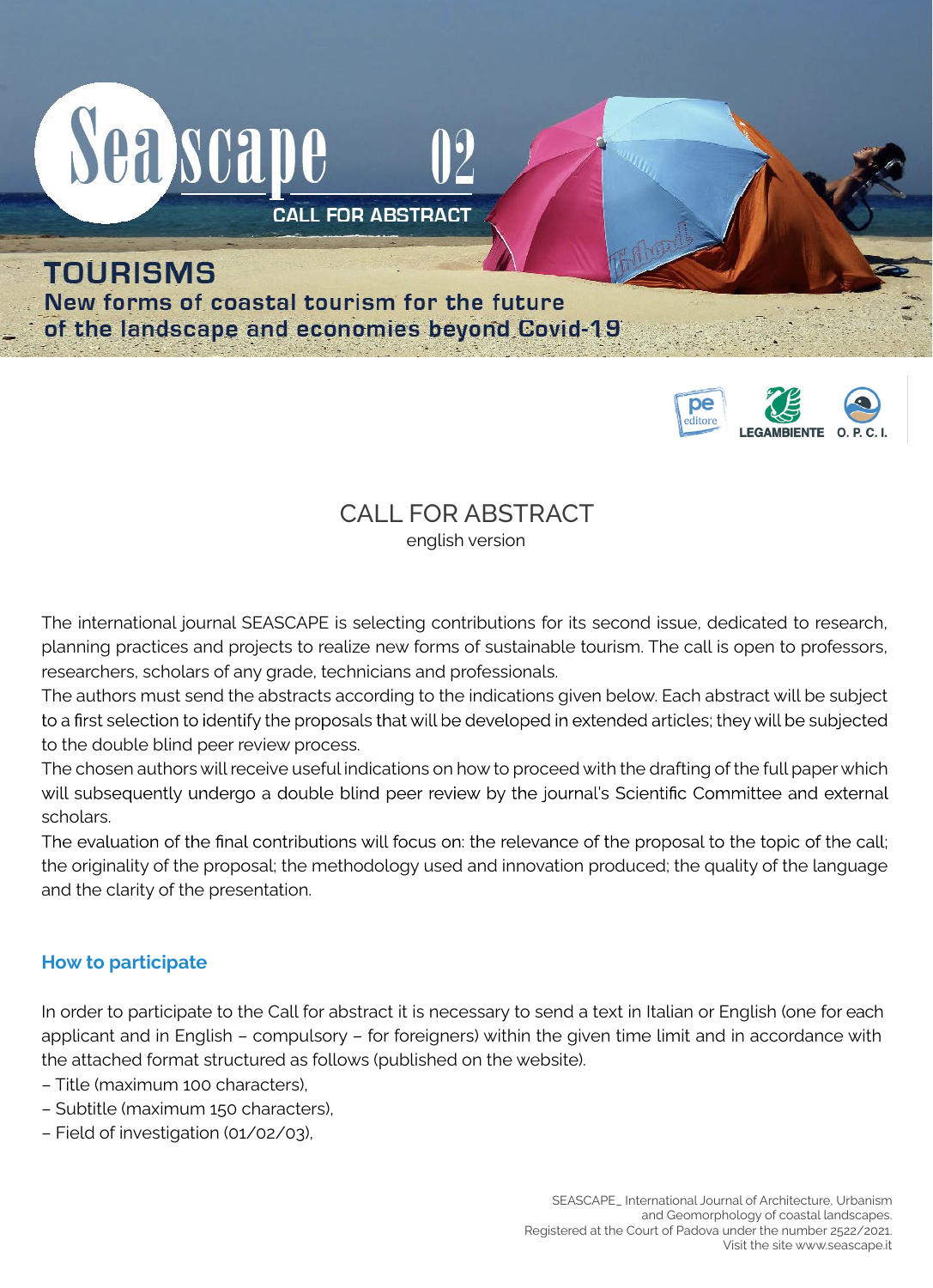- Introduction (maximum 1000 characters),
- Supported thesis (maximum 1500 characters),
- Conclusions (maximum 1000 characters),
- Bibliography (8 maximum),

– Maximum 3 images with captions (copyright-free images or including publishing permission by their rightful owner).

The abstract needs to be sent via e-mail to: editorial.seascape@gmail.com bearing the subject: "Abstract – Seascape 02-Surname". Applications sent differently will be excluded from the evaluation proceedings.

# **The theme**

The latest report published before the pandemic by the World Tourism Organization (UNTWO) has once again confirmed the importance of the tourism sector on the economies of many countries. Coastal areas are identified as favorite destinations for summer holidays or in latitudes with a tropical climate. They have then resisted the pandemic crisis, registering a less significant economic downturn than in the inland territories and art cities, where the crisis has become stronger and more widespread.

The intensive use of the coasts for recreational and tourist purposes, however, involves a very high price, especially in terms of landscape and environmental impact. Tourism is in fact, globally, among the main causes - if not the most important - of the transformation of coastal areas.

In many countries, especially in Europe, starting from the 19th century, the magnetic force of the sea has started the race to "occupy the first row" along the coast, modifying the natural landscapes through the construction of tourist resorts, large hotels, parking areas, beaches and luxury houses. And again, ports and "ghost towns", are characterized mainly by second homes uninhabited in winter and overcrowded in summer. Tourists and travelers have become, willy-nilly, the consumers of this great industry that is generated by desires and sells the beauty of the world, even polluting, homologating, seasonalizing and wearing out the territories.

The contingency of multiple crisis factors, including the current pandemic, must necessarily represent a challenge to improve the quality of the tourist offer. The innovation of the drivers that build it will allow it to enhance, recover and regenerate the landscapes in which it develops.

Seascape wants to analyze the main phenomena of transformation of the world's coasts and aims to dedicate the second issue to good tourism: it wants to investigate the methodologies for working on the landscape considered as a physical space of learning, knowledge and discovery of places, traditions, of the other. The landscape, after all, is the reality in which we move and represent ourselves; it is the space that produces culture and new social relations, the place where initially distant people meet.

"Green culture", "deseasonalization" and "networked tourism" are the keywords that want to initiate new and interdisciplinary reflections to be presented through contributions addressing one of the following areas of investigation: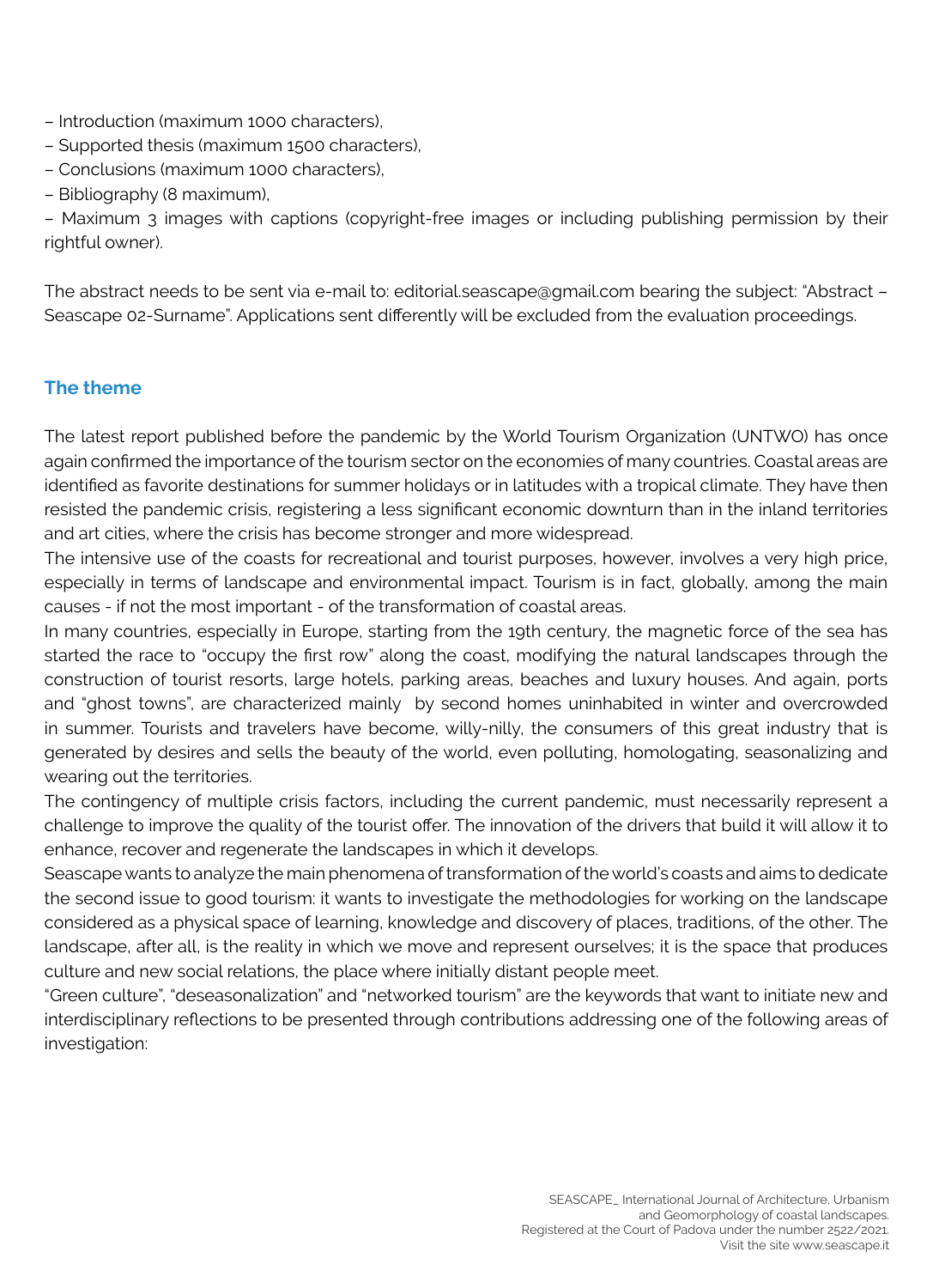## **Topic 01 - Sustainable tourism and landscape culture**

The first area of investigation concerns planning and design practices that promote sustainable tourism practices integrated with the territory: that is, those practices that enhance, recover, or restore the local landscape, as opposed to the standardization and globalization of the coastlines provided by the global tourism industry.

This area of investigation is not limited to those socio-spatial contexts where tourism is a consolidated activity with an established socio-cultural background. It also includes those where the tourism culture is today under development, e.g., the Chinese-speaking areas. Actually, reflection on such contexts is encouraged since the ongoing formation of the tourism culture may offer case studies that enable broader and deeper critical reflections on the topic.

Contributions may deal with experiences of programming and planning of tourism-nature, inclusive, enplein-air, and based on sustainable mobility; that is, those forms of psycho-physical-wellness tourism that contribute to the rediscovery and dissemination of local cultures, traditions, values, and landscape resources, seeking connection with the hinterland, for a greater balance between sea and the inland areas.

Particular attention will be given to those policies, plans, and projects that integrate the tourism sector with the ecological regeneration of coastal areas. Not only but also, it will be given to those methods of intervention that highlight how the geological, geomorphological, botanical, and zoological aspects of the maritime landscape can offer a resource to the tourist offer, and how these require adequate care and management.

### **Topic 02 - Practices for seasonal adjustment**

Reflections concerning operational experiences aimed at the seasonal adjustment of coastal tourism, useful for the protection, safety and construction of a more solid economy of the territories, could be candidates for the second area of investigation.

Contributions will be able to describe interdisciplinary research and projects, new approaches to the drafting of "service plans" that contribute to solving the problem of the seasonality of the "ghost towns". They will focus on: the construction of innovative participation processes; the formulation of economic scenarios in which tourism favors the green culture; the design of appurtenant common and public spaces, able to ensure new and adaptive performances with respect to the different needs of the community and the new environmental conditions.

It is possible to submit contributions that recount experiences of reuse of spaces, vacant, abandoned or seasonal architectures - former colonies, beaches, large accommodation facilities on the sea, etc. - for permanent community service activities, also including those spontaneous processes of reconversion of second homes, which are transforming seasonal tourist contexts into real cities.

### **Topic 03 - Tourism beyond Covid-19**

The third area intends to collect research, theories, focuses and projects that investigate the tourism